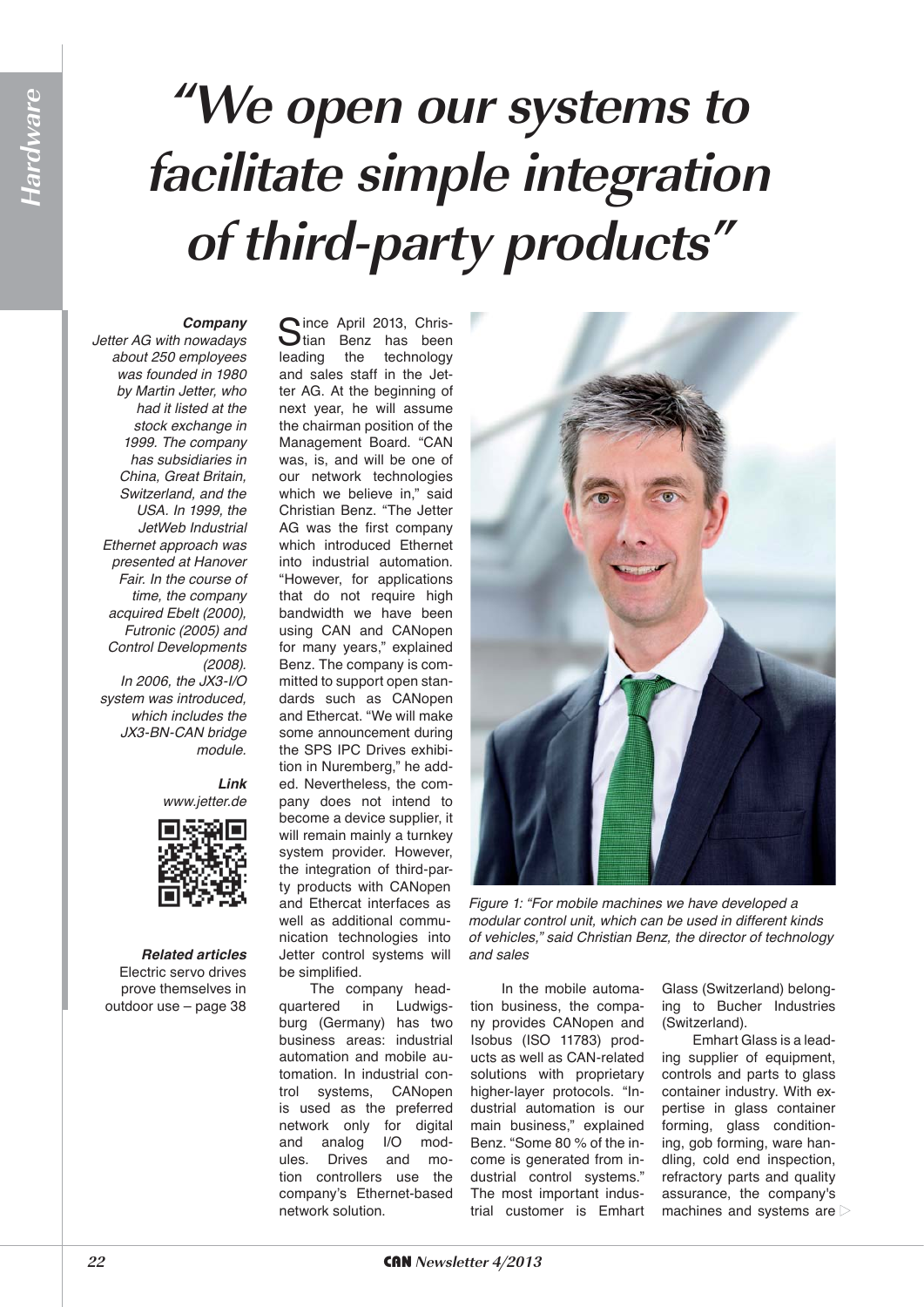

# Connect to the Indian market

Just pick up an issue of A&C Today, the Indian bi-monthly magazine about Automation and Controls and get caught up in the here and now of the fast paced Indian industry. Know the latest - technology, research, companies, products, people, events, news, views, issues, movers & shakers. Hear the buzz. Feel the pulse. Get the information you need to interact with this vibrant market and take your place in it.

With over 30,000 readers who matter - the key players - A&C Today is well placed to be your mouthpiece in this market. Announce your position and progress through press releases. Advertise your products. Publish product profiles. Contribute your knowledge through technical articles. Voice your opinion and help form that of the industry. Really connect. Well.

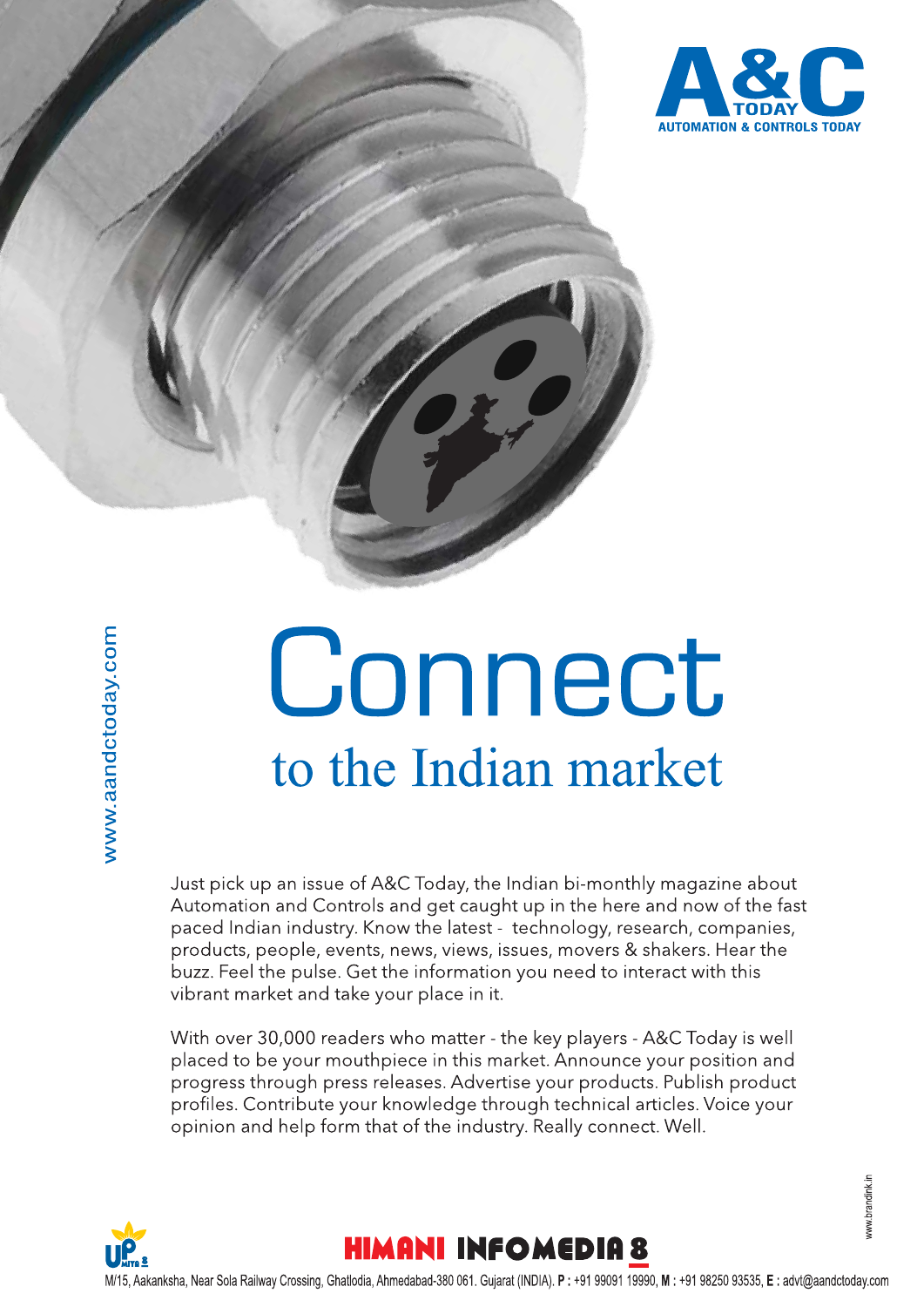

*Figure 2: The JVM-104 human machine interface designed for outdoor applications is IP65-rated*

sold worldwide. The control systems designed by Jetter use CANopen networks for "slow" I/Os clocked in milliseconds. The company invests about 20 % of the turnover in research and development. "We have a high vertical integration," said Christian Benz, "which

is why we are flexible and can provide a high quality."

In mobile automation, the company has several key customers. Rosenbauer (Austria) makes firefighting trucks, Grimme (Germany) produces potato harvesters, and Bucher Municipals (Switzerland) manufactures municipal vehicles. The two electric drives used by Grimme in a prototype vehicle improve its harvesting performance. Operation even in wet fields under harsh environmental conditions is possible.

Additionally, Jetter has developed a version of the Jetviewsoft development tool specifically for the Isobus market, called ISO-Designer. The ISO-Designer is a high level tool to design screen masks for HMIs on agricultural machines. These masks are distributed via the Isobus protocol on the CAN network from the ECU to the (ISO) terminal. Jetsym, the programming tool with the Jetsym STX plain text high-level language, is continuously adapted to meet market and customer requirements. Accordingly, the latest version can run under Windows 8 and contains functions that make programming, diagnostics and commissioning more efficient. For example, recordings in the integrated oscilloscope can also be made via CAN networks. Previously, this was only possible via Ethernet or serial interface.

At the Bauma exhibition in Munich (Germany), the JVM-104 human machine interface (HMI) has been introduced. Its 3,5-inch TFT display with LED backlight is installed in a rugged plastic enclosure. This product is

designed for both day and night use due to the backlit keys and the light sensor, which automatically adapts the illumination of the display to the brightness of the surroundings. The HMI is equipped with four function keys and is available with an optional Digipot. The operating temperature ranges from -20 °C to +65 °C. Thus, it can be used for outdoor applications. The HMI runs Windows CE as its operating system. Peripheral devices can be controlled via CAN interface. Two multi-purpose inputs and four PWM outputs are available as options. The device can be equipped with an optional USB and Ethernet port. Typical applications include automated construction and agricultural machinery, but also traditional industrial automation.  $\triangleright$ 

#### Bucher Industries took over 90 percent of the Jetter shares

Bucher Industries (Switzerland) offered via one of its subsidiaries a price of EUR 7 (about 150 percent of the market price) to shareholders. The Swiss group has held a stake in Jetter since 2005, which most recently amounts to about 30 %. Bucher Industries is planning to strengthen the competence of the Jetter company in the area of automation solutions and to expand its market share. The aim of the takeover offer is to acquire all of the shares in Jetter AG. The Supervisory Board and the Management Board of Jetter supported the takeover offer.

Since 2002, Jetter has been an important partner of Bucher Industries, not only developing and manufacturing electronic control systems for Emhart Glass, but also supplying the electronics for municipal vehicles manufactured by Bucher Municipal. In the past two financial years, Jetter generated on average around 50 % of its turnover with the Bucher Group, with the majority of that turnover being accounted for by the Emhart Glass division.



*The old and the new chairman of the Management Board (Martin Jetter on the right, Christian Benz in the middle), and CFO (chief financial officer) Günter Eckert (on the left), who is responsible for finance and production*

The founder of the company, Martin Jetter, will continue to be responsible for the development. Nevertheless, he intends to resign from his position as member and chairman of the Management Board of Jetter AG at the end of the year, and to subsequently take a seat on the Supervisory Board. Christian Benz will succeed him as chairman. He said, "Our goal must be not only for the company to be seen as the supplier of technology to the Bucher Group, but also for it to continue securing market share in the industrial and mobile automation segment through highly active market cultivation."